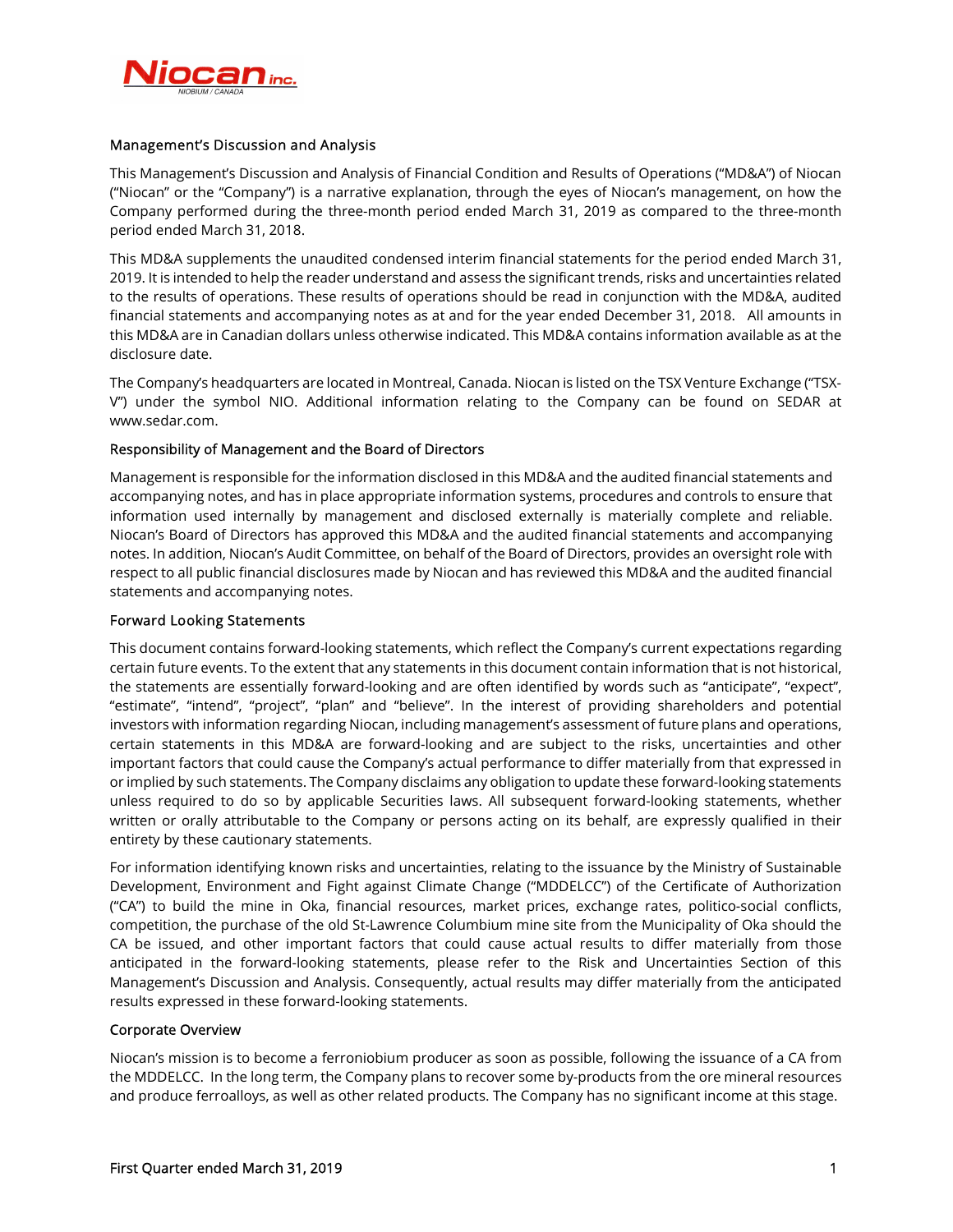

The Oka project involves the development of a mining complex based on an underground mine, a concentrator and a converter to produce ferroniobium. The project has completed all exploration phases, including two drilling campaigns in 1995, 1996, and 1997 for a total of 22,204 meters, to define two resource ore bodies: the S-60 and the HWM-2 (historical resources). Numerous metallurgical concentration tests and analyses were undertaken throughout the exploration period. These tests, on the various mineralized facies of the principal resource mineral prospect, the S-60, allow for the development of an optimal pyrochlore recovery process. Pyrochlore is the niobium-bearing mineral.

In 2004, Niocan acquired a property with three mineral prospects (historical resources) of magnetite ore, located near the Great Whale River (the "Great Whale Iron Property").

Management is currently working to obtain all the required permits and authorization to develop the Oka property. Niocan is of the view that its project will eventually bring significant financial returns to the local parties involved and it hopes to work with the community to eventually build a mutually beneficial project.

Management is also pursuing financing activities to get the CA in Oka and initiate exploration activities in Great Whale Iron Property.

## Major event

The Company amended its secured subordinated debentures to consider the extension of the maturity date until March 31, 2019, and subsequently until October 31, 2019.

### Results of Operations

#### **Summary**

|                                                  | For the 3-month periods ended March 31, |            |
|--------------------------------------------------|-----------------------------------------|------------|
|                                                  | 2019                                    | 2018       |
|                                                  | \$                                      |            |
| Revenues                                         | 1,050                                   | 1,050      |
| Expenses                                         | 58,602                                  | 91,342     |
| Net finance expenses                             | 52,552                                  | 48,577     |
| Net loss and comprehensive loss                  | (109, 826)                              | (138, 869) |
| Basic and diluted net loss per outstanding share | (0.00)                                  | (0.01)     |
| Weighted average number of outstanding shares    | 25,979,868                              | 25,979,868 |

### Oka Niobium Project

The Company has for many years been awaiting the receipt of a CA from the MDDELCC which would allow it to exploit its Oka mine project. The Company considers that it has produced all information required by the MDDELCC for the issuance of a CA; however, in spite of the Company's repeated attempts to obtain an indication from the MDDELCC as to its intentions relatively to the CA, the Company has not received conclusive information to this effect. During 2010, the Company met with different stakeholders in the Oka region to obtain additional support to convince the MDDELCC to issue the CA, which would allow the Company to build its underground Niobium mine in the Ste. Sophie range of Oka, Quebec as soon as possible. In February 2010, representatives of the Company met with representatives of the Deputy Minister of Sustainable Development, Environment and Parks to further discuss the issuance of the CA. While the Company believes that this meeting was constructive and positive, the Company has not received further information as to if and when the CA will be issued by the MDDELCC.

During the fourth quarter of 2009, Niocan granted a mandate to Met-Chem for the formal update of the capital/operating costs of the projected mine complex in Oka. This project was completed during the first quarter of 2010 and a press release was issued on this subject in March 2010.

Moreover, the update to the 2000 socio-economic study performed by KPMG relative to the Oka Niobium Project was completed during the first quarter of 2010 to provide additional new information to all the Company's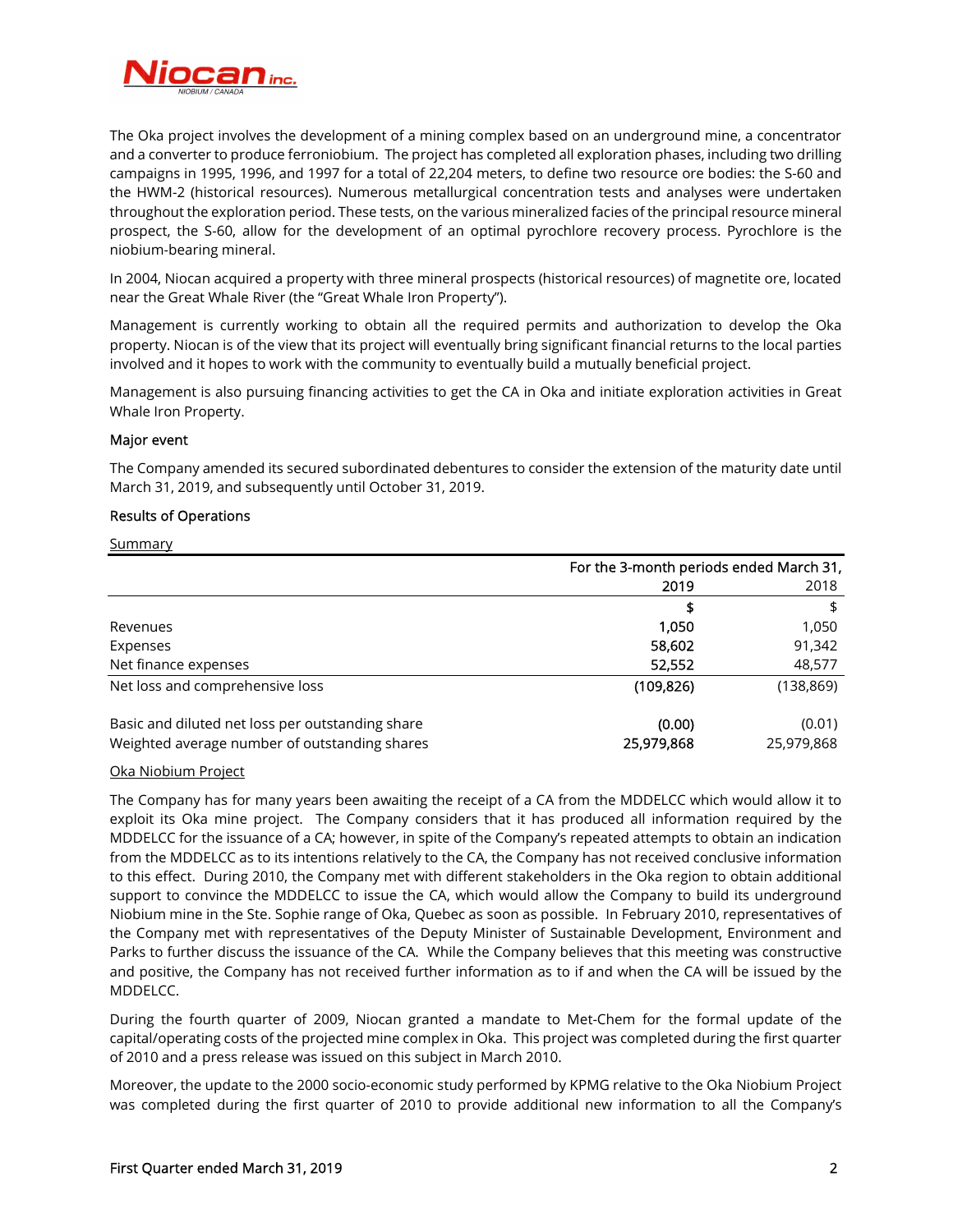

stakeholders, shareholders, government officials and departments and the regional communities. A press release was issued on this subject on March 17, 2010.

As further detailed above, the Company announced a revaluation. Niocan plans to complete the remaining segments of the feasibility study as per NI 43-101 only when the CA is issued by the MDDELCC, and this information will be needed at that time for financing purposes. The Company considers that an update of the complete feasibility study which would be compatible with NI 43-101 would require approximately six (6) months and would cost over \$500,000.

To date, \$6,372,056 has been spent in the Company's financial statements relative to land, exploration and evaluation assets for this project. These essentially consist in geotechnical studies, feasibility studies and studies for the design of the Oka Niobium mining project.

## Great Whale Iron Property

On August 31, 2006, Met-Chem produced its technical report which recommends a plan of action on the Great Whale project for the period comprised between 2006 and 2008, which totalised seven million three hundred thousand dollars (\$7,300,000). The Company has not started this work.

In July 2009, the Company collected new drilled core samples and cores drilled in 1957-60 by Belcher Mining Corporation Ltd from the A, D and E iron mineralized (36% Fe magnetite) sites on the GWIP (17,098 acres) located 80 kilometers from the twin villages of Kuujjuarapik – Whapmagoostui on the Hudson Bay. The objective of the 2009 program, for which \$183,000 was spent in 2009, was to perform modern metallurgical tests to confirm the optimum ore grain size of the prospects (historical resources) for maximum iron liberation. The Company announced in February 2010 the delivery of this report, the results of which are further detailed above.

To date, \$817,363 has been spent in the Company's Financial Statements relatively to exploration and evaluation assets for this project. These essentially consist in the study prepared by Met-Chem and fees relating to the land survey made by the Company, as well as costs engaged during 2009 for the metallurgical testing at Corem and more recently the work program which started in the fall of 2012.

# Results of Operations for the three-month period ended March 31, 2019

Revenues for the first quarter ended March 31, 2019 were \$ 1,050 as compared to the same amount for the same period during the previous year from the leasing of some properties.

The operating expenses incurred for the first quarter of 2019 were \$ 58,602 as compared with \$ 91,342 in the first quarter of 2018. The decrease of \$ 32,740 in the operating expenses was caused by the reduction in the mining fees following the decision not to renew some claims located in the surrounding zones.

Finance expenses for the first quarter of 2019 were \$ 52,274 as compared with \$ 48,577 in the first quarter of 2017, the increase of \$ 3,697 in the current quarter was mainly attributable to an increased value of debenture following the cash injection in 2018.

The net loss and the comprehensive loss for the first quarter of 2019 was \$ 109,826 or \$ 0.00 per share, compared to a loss of \$ 138,869 or \$ 0.01 per share, for the first quarter of 2018.

# Selected Quarterly Financial Information

The following table presents certain extracts of the unaudited quarterly financial statements:

|                     | 2019      |           |           |           | 2018       |           |           | 2017       |
|---------------------|-----------|-----------|-----------|-----------|------------|-----------|-----------|------------|
| (in \$)             | О1        | O4        | OЗ        | O2        | O1         | Ο4        | O3        | O2         |
|                     |           |           |           |           |            |           |           |            |
| Revenues            | 1.050     | 5.000     | 1.050     | 3.700     | 1.050      | 4.242     |           | 3.000      |
| Net Loss            | (109,826) | (98, 669) | (117,660) | (133,504) | (138, 869) | (110,701) | (80, 137) | (127, 795) |
| Net Loss, per share | (0.00)    | (0.00)    | (0.01)    | (0.00)    | (0.01)     | (0.01)    | (0.00)    | (0.00)     |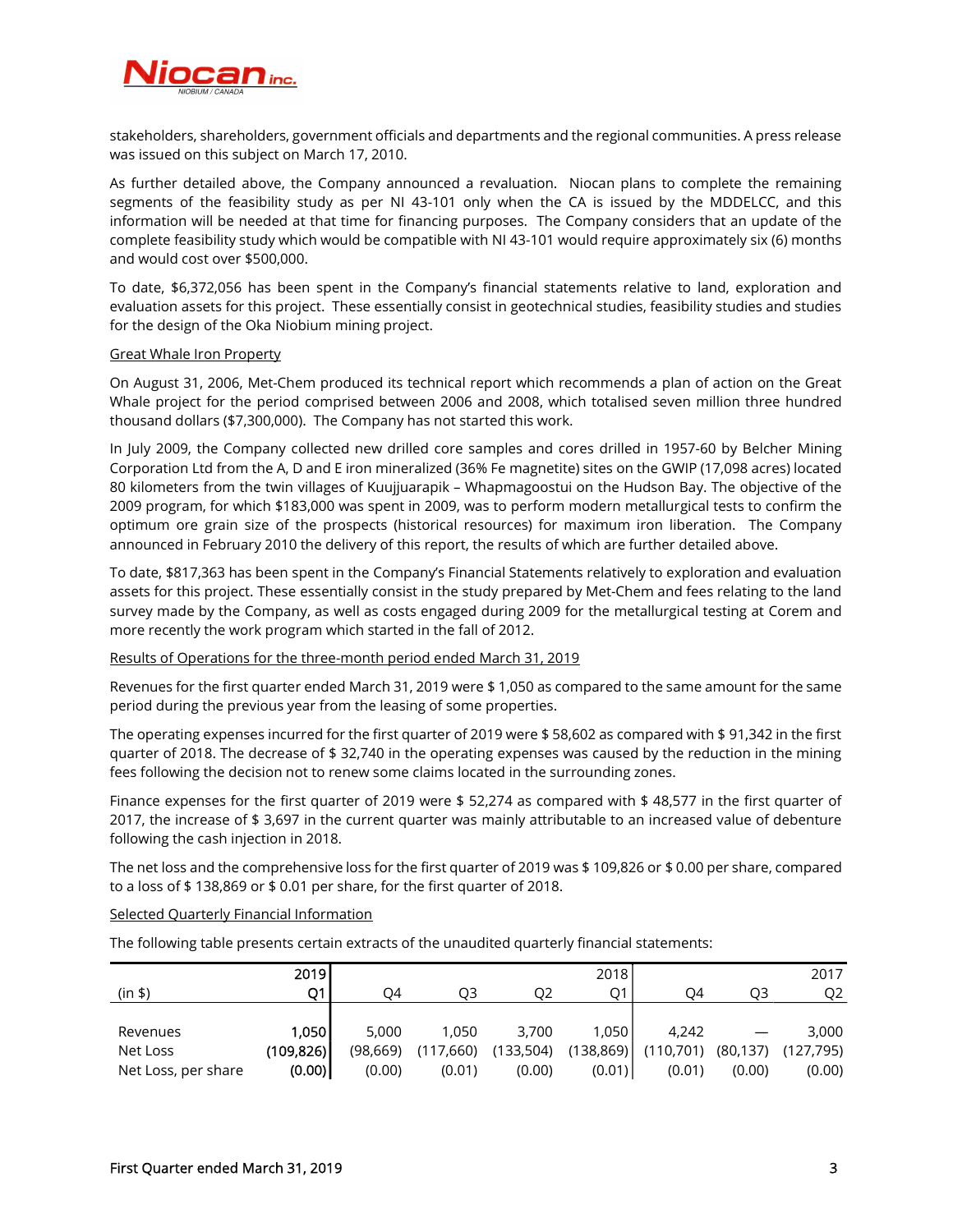

Since the Company has no mining operations at the present time, the Company had no significant revenues over the past years. The variations in net losses result mainly from variations in expenditures relating to professional and administration fees as well as registration fees related with claims currently held.

### Liquidity and capital resources

The Company had \$ 43,886 of cash as of March 31, 2019, compared to \$ 81,039 as of December 31, 2018.

The Company considers that these funds are not sufficient to respect all its current commitments. However, the Company intends to raise additional money to finalize the CA issuance and to either extend the terms and conditions or convert the debentures. Furthermore, the Company have to raise additional funds to update the feasibility study as per NI 43-101 once the CA is issued by the MDDELCC, before raising substantial funds to proceed to the construction of the mine and the plant.

# Operating Activity Cash Flows

Cash flow used in operating activities was \$ 37,153 for the three-month period ended on March 31, 2019, a decrease of \$ 29,900 from \$ 67,053 used in the corresponding period of 2018. The variation of the accounts payable explains this variation in cash flows from operating activities.

## Financing Activity Cash Flows

Financing activities resulted in a cash inflow of \$ nil for the three-month period ended on March 31, 2019, as compared to \$ nil for the same period during the previous year.

### Investing Activity Cash Flows

Investing activities resulted in a cash inflow of \$ nil for the three-month period ended on March 31, 2019, as compared with same for the same period during the previous year.

### Related party transactions

### Key management personnel compensation

Key management personnel correspond to the directors of the Company, including the Chief Executive Officer who is remunerated through a salary agreement.

During the three-month period ended March 31, 2019, the Company incurred the following expenses with key management personnel:

|                                                                  | 2019   | 2018   |
|------------------------------------------------------------------|--------|--------|
|                                                                  |        |        |
| Salary and management fees included in office and administration | 16,350 | 16,357 |
| Directors' fees                                                  | 8.160  | 8.021  |

The Company has the following amounts owing to related parties as at March 31:

|                                | 2019      | 2018      |
|--------------------------------|-----------|-----------|
|                                |           | \$        |
| Debentures - Major shareholder | 2,120,000 | 1,970,000 |
| Accrued interest               | 565,514   | 513,340   |

During the period, interest expenses of \$ 52,274 (2018 - \$ 48,577) were incurred on the debentures, of which \$ nil were paid (\$ nil in 2018).

### Going concern

The Company is in a development stage and has mineral exploration and development properties in the province of Québec. The Company does not capitalize the exploration and evaluation expenses. The Oka mining property consists of surface and mining rights comprised of one mining lease and 49 claims covering over 2,350 acres and the Great Whale property consists of surface and mining rights covering over 35,000 acres on the Hudson Bay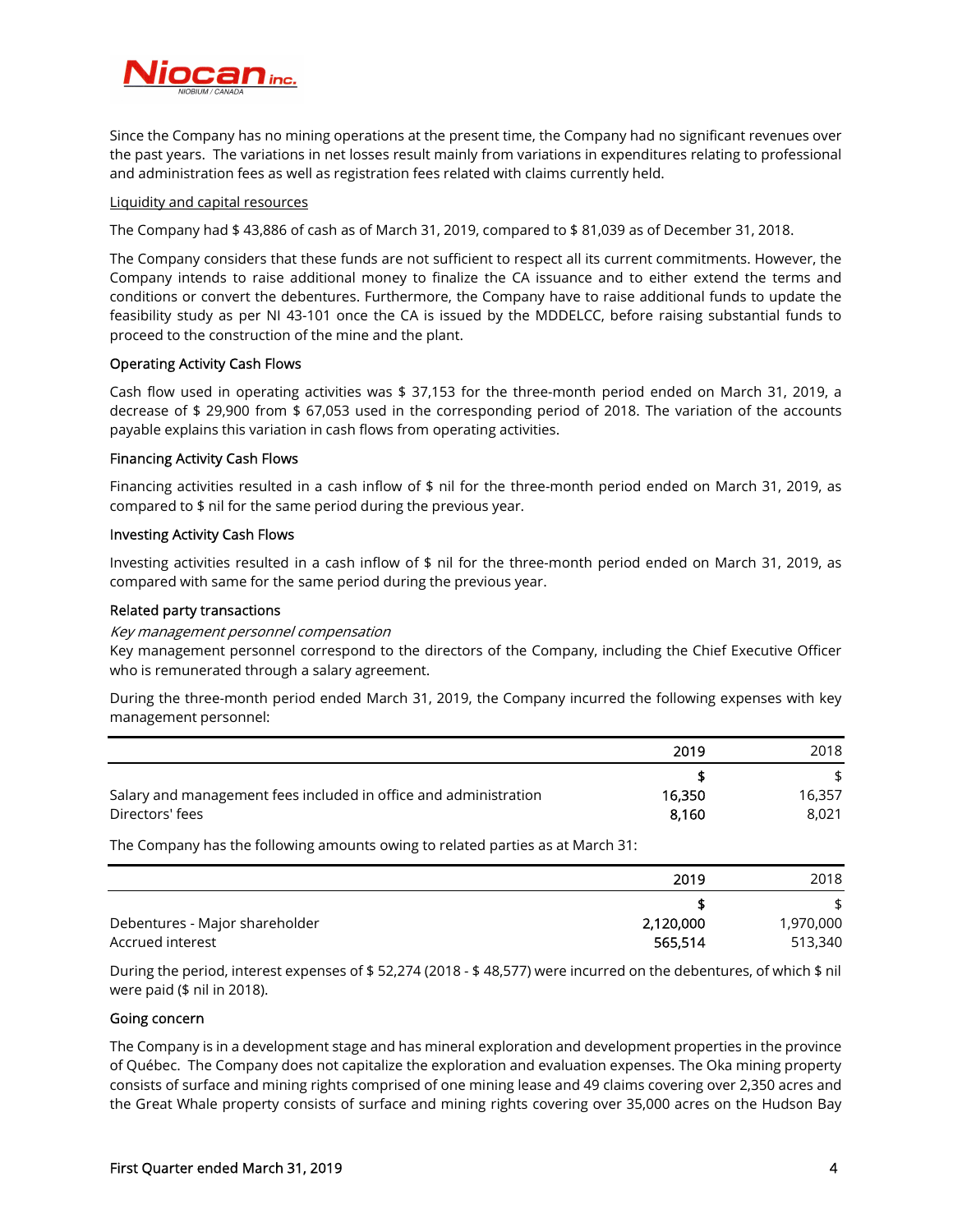

territory. Substantially, all of the Company's efforts are currently devoted to financing, developing and obtaining permits for its niobium property in Oka.

Financial statements have been prepared on a going concern basis which supposed that the Company will pursue its activities in a foreseeable future and will be able to realize its assets or discharge its obligations in the ordinary course of operations. The Company is in the process of exploring and evaluating its mineral properties and projects and has not yet determined whether its properties and projects contain ore reserves that are economically recoverable. The Company does not have any revenues coming from its operations that would enable the Company to discharge its obligations in the ordinary course of its operations.

With respect to the niobium property in Oka, the Company has determined in 1999 that the property contains ore resources which provide a conceptual indication of the potential of the property. The Company's application is under study with the MDDELCC and the community of Oka in order to obtain all permits, certificates and other authorizations to allow the Company to operate the niobium property. Management is currently working in order to obtain all the required permits and authorization to develop the Oka property.

The \$2.12 million Debenture is maturing on October 31, 2019 and is secured by all the property and assets of the Company. Management is currently negotiating with the Debenture holders in order to renew or convert the Debenture at the best interest of the Company. If no agreements are reached before October 31, 2019, the Debenture holders may exercise their rights.

The ability of the Company to meet its commitments as they become payable, including the acquisitions of mineral properties and the development of projects, is dependent on its ability to obtain necessary financing. These conditions indicate the existence of a material uncertainty that may cast significant doubt about the Company's ability to continue as a going concern. The financial statements do not reflect the adjustments to the carrying values of assets and liabilities that would be necessary if the Company were unable to realize its assets or discharge its obligations in the ordinary course of operations.

Although the Company has taken steps to verify title to mineral properties in which it has an interest in accordance with industry standards for the current stage of exploration of such properties, these procedures do not guarantee the Company's title. Property title may be subject to unregistered prior agreements and noncompliance with regulatory requirements.

# Basis of preparation:

## Statement of compliance

These unaudited condensed interim financial statements have been prepared in accordance with International Financial Reporting Standards (''IFRS''), as issued by the International Accounting Standards Board (''IASB'') under international accounting standard IAS 34, Interim Financial Reporting, using the same basis of presentation, accounting policies and methods of computation that were applied for the annual financial statements for the year ended December 31, 2018.

The financial statements were authorized for issue by the Board of Directors on May 24, 2019.

### Basis of measurement

The financial statements have been prepared on the historical cost basis, except for the warrants associated with the Debenture.

### Functional and presentation currency

These financial statements are presented in Canadian dollars, unless otherwise stated, which the Company's functional currency is.

### Use of estimates and judgements

The preparation of the financial statements in conformity with IFRS requires management to make judgements, estimates and assumptions that affect the application of accounting policies and the reported amounts of assets, liabilities, income and expenses. Actual results may differ from these estimates.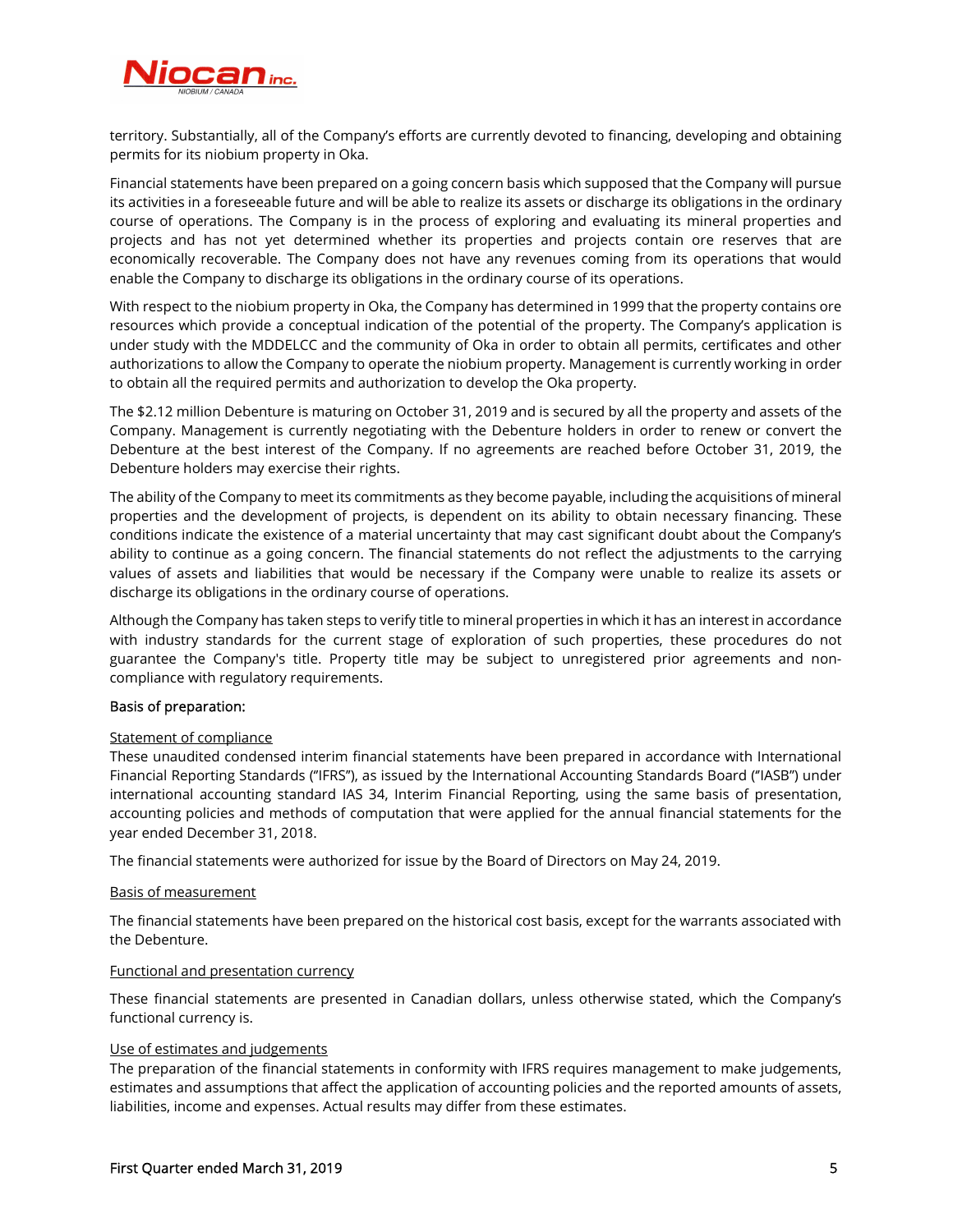

Estimates and underlying assumptions are reviewed on an ongoing basis. Revisions to accounting estimates are recognized in the year in which the estimates are revised and in any future years affected.

Information about assumptions and estimation uncertainties that have a significant risk of resulting in a material adjustment within the next financial year are included in the following notes:

Note 6 - carrying value of all assets of the Company if no agreements are reached with the debenture holders before October 31, 2019.

### Significant accounting policies:

The Company's significant accounting policies and estimates under IFRS are disclosed in the audited annual financial statements for the year ended December 31, 2018 and were applied consistently to all years.

### Adoption of new accounting standards:

The Company has adopted the following new standard and amendment to standards and interpretations, with a date of initial application of January 1, 2019 and have been applied in preparing these condensed interim financial statements:

## IFRS 9 - Financial Instruments ("IFRS 9")

In November 2009, the IASB issued IFRS 9, Financial Instruments ("IFRS 9 (2009)"), and in October 2010, the IASB published amendments to IFRS 9 ("IFRS 9 (2010)"). In November 2013, the IASB issued a new general hedge accounting standard, which forms part of IFRS 9, Financial Instruments (2013). The new standard removes the January 1, 2015 effective date of IFRS 9. The new mandatory effective date will be determined once the classification and measurement and impairment phases of IFRS 9 are finalized. The mandatory effective date is not yet determined; however, early adoption of the new standard is still permitted. The adoption of these amendments did not have a significant impact on the financial statements.

## IFRS 16, Leases ("IFRS 16")

IFRS 16 specifies how an IFRS reporter will recognize, measure, present and disclose leases. This standard provides a single lessee accounting model, requiring lessees to recognize assets and liabilities for all leases unless the lease term is 12 months or less or the underlying asset has a low value. Lessors continue to classify leases as operating or finance, with IFRS 16's approach to lessor accounting substantially unchanged from its predecessor, IAS 17. The standard is effective for annual periods beginning on or after January 1, 2019. The adoption of these amendments did not have a significant impact on the financial statements.

### IAS 12 – Income taxes

On January 19, 2016, the IASB published and amendment to IAS-12 "Income Taxes". The amendments to this standard relate to the recognition of deferred tax assets and liabilities, with the latter also being subject to a 'probable profits' test. The amendments are effective for annual periods beginning on or after 1 January 2019, with earlier application being permitted. The adoption of these amendments did not have a significant impact on the financial statements.

### Future accounting standards:

Several new standards, amendments to standards and interpretations are effective for annual periods beginning on or after January 1, 2020 and have not been applied in preparing these financial statements. Those which may be relevant to the Company are set out below.

## IAS 1 – Presentation of Financial Statements

# IAS 8 – Accounting Policies, Changes in Accounting Estimates and Errors

In October 2018, the IASB issued amendments to IAS 1 "Presentation of Financial Statements" and IAS 8 "Accounting Policies, Changes in Accounting Estimates and Errors". The amendments make minor changes to the definition of the term "material" and align the definition across all IFRS Standards. Materiality is used in making judgments related to the preparation of financial statements. The amendments are effective January 1, 2020 with earlier adoption permitted. The Company is assessing the impact of these amendments on its financial statements.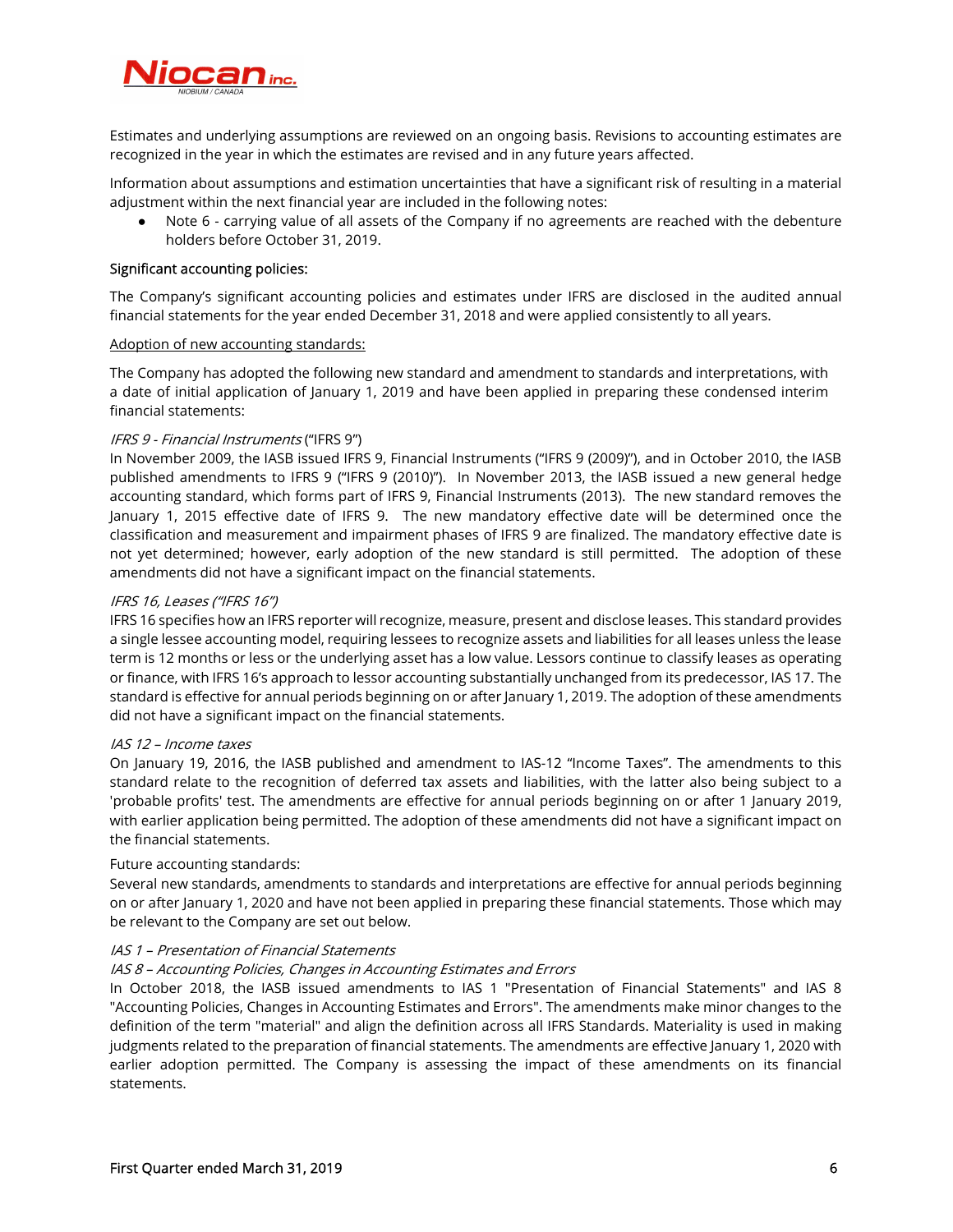

# Number of Shares Issued

As at March 31, 2019, the number of nominal and fully diluted number of shares of the Company was as follows:

| Common shares issued and outstanding | 25,979,868 |
|--------------------------------------|------------|
| Options granted                      | 160.000    |
| Warrants issued and outstanding      | 3,000,000  |
| <b>Total</b>                         | 29,139,868 |

## Capital Management

The Company's objectives when managing its capital are to safeguard the Company's ability to continue as a going concern in order to support ongoing exploration programs and development of its mining assets, to provide sufficient working capital to meet its ongoing obligations and to pursue potential investments.

The Company's capital items are the following:

|                           | As at March 31, As at December 31, |            |
|---------------------------|------------------------------------|------------|
|                           | 2019                               | 2018       |
|                           |                                    |            |
| Cash and cash equivalents | 43.886                             | 81,039     |
| <b>Debentures</b>         | 2,120,000                          | 2,120,000  |
| Share capital             | 15,352,101                         | 15,352,101 |

The Company manages its capital structure and makes adjustments to it in accordance with the aforementioned objectives, as well as in light of changes in economic conditions and the risk characteristics of the underlying assets. In order to maintain or adjust its capital structure, the Company may issue new shares, acquire or dispose of assets or adjust the amount of cash and cash equivalents and short-term investments. There is no dividend policy. The Company is not subject to externally imposed capital requirements. The Company's management of capital remained unchanged since the last period.

### Risks and uncertainties

The Company needs to obtain a Certificate of Authorization from the MDDELCC in order to build the Oka mine project. There is no assurance that the MDDELCC will issue this CA or that the CA will be issued in the near future.

The Company's mining lease on the Oka Property is set to expire in 2020. There is no assurance that the mining lease will be extended, especially since the Company has not initiated commercialization. In the event it is not or cannot be extended, the Company can maintain its mineral rights by securing mining claims on the Oka Property. In the event that the Oka Property becomes subject to mining claims, additional regulatory requirements will apply in order to convert the mining claims to a Mining Lease.

The Regional County Municipality of Deux-Montagnes (the "MRC") is in the process of assessing whether lands in its region could be considered incompatible with mining activities and may propose changes to its regional land use plan designating parts of its territory as incompatible with mining activities. Although, the area covered by the Company's mining lease cannot be designed as "mining incompatible" territory while the lease is in force, if the lease expires and if the Company acquires claims on the property, the MRC could initiate the process for the designation of such area as "mining incompatible" territory.

In 2001 the agricultural land use commission ("CPTAQ") authorized the non-agricultural use of specific parcels in the area of the Mining Lease. The authorization for non-agricultural use will expire on June 26, 2022. There is no assurance that the authorization will be extended, or a new authorization will be granted.

The Company needs to secure new equity and debt financing in order to ultimately realize the Oka Project and pursue the exploration/development of other properties it has acquired, particularly that of the Great Whale Iron mineral prospect. Given the nature of the speculative investment it is seeking in the capital markets, there is no assurance that the required financing will be available.